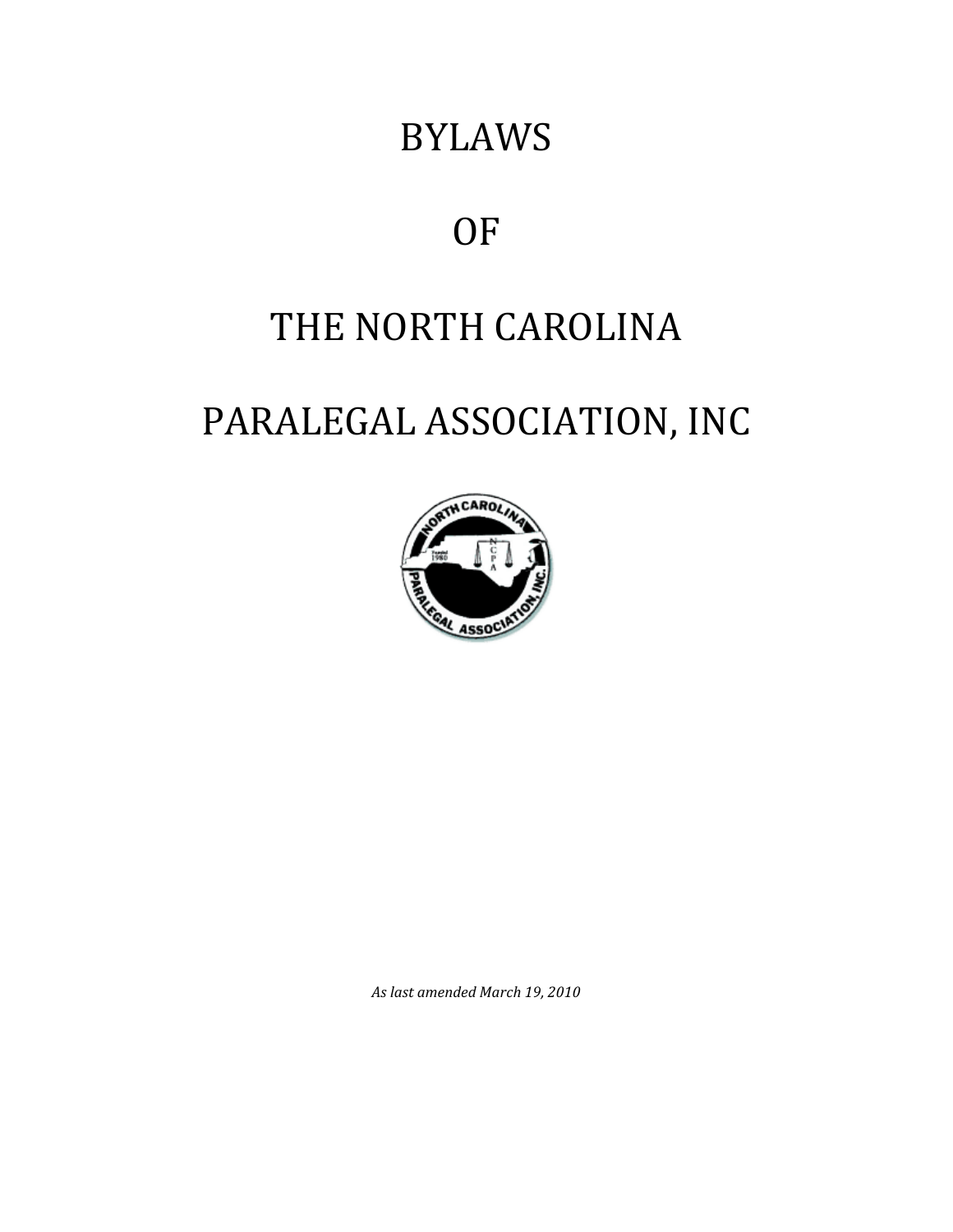# **INDEX TO**

# **BYLAWS OF**

# NORTH CAROLINA PARALEGAL ASSOCIATION, INC.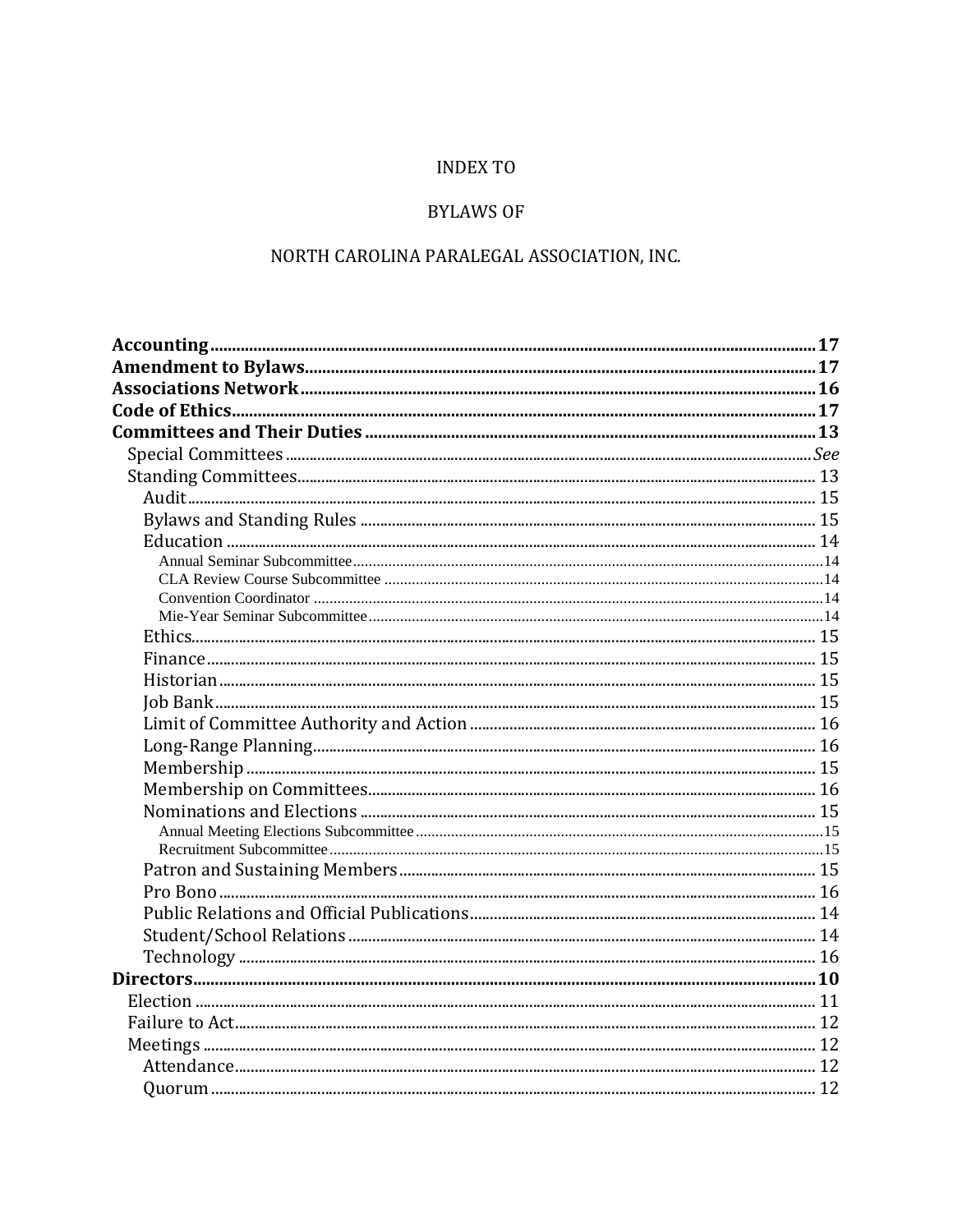| Membership Categories, Eligibility, Rights and Privileges |  |
|-----------------------------------------------------------|--|
|                                                           |  |
|                                                           |  |
|                                                           |  |
|                                                           |  |
|                                                           |  |
|                                                           |  |
|                                                           |  |
|                                                           |  |
|                                                           |  |
|                                                           |  |
|                                                           |  |
|                                                           |  |
|                                                           |  |
|                                                           |  |
|                                                           |  |
|                                                           |  |
|                                                           |  |
|                                                           |  |
|                                                           |  |
|                                                           |  |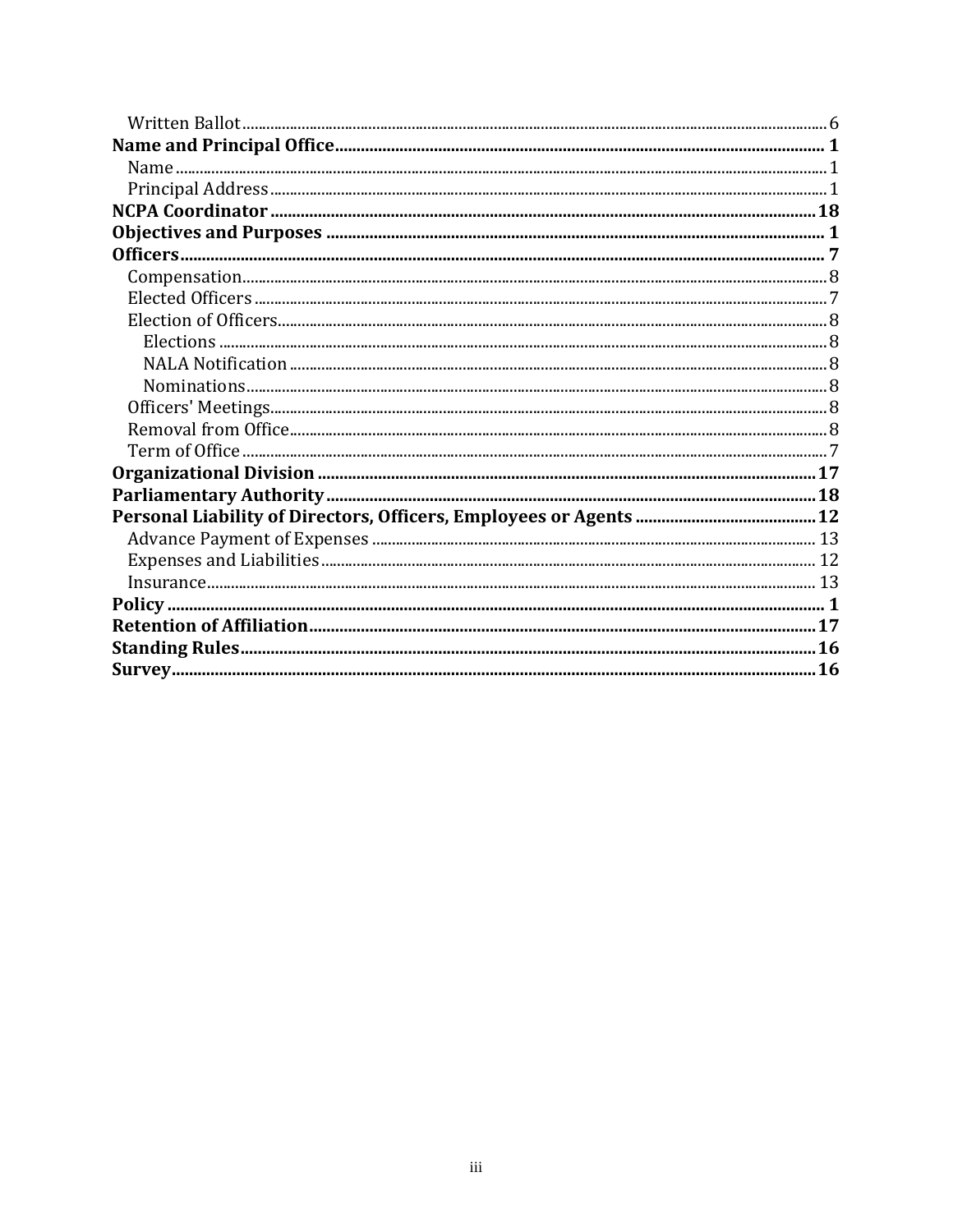#### BYLAWS

### OF

### NORTH CAROLINA PARALEGAL ASSOCIATION, INC.

#### **ARTICLE I - NAME AND PRINCIPAL OFFICE**

1. NAME. The name of this Association shall be: NORTH CAROLINA PARALEGAL ASSOCIATION, INC. ("NCPA"). NCPA shall be affiliated with the National Association of Legal Assistants, Inc. ("NALA"), and such affiliation shall continue from year to year unless there shall be a motion for withdrawal filed in writing with the Secretary of NCPA sixty (60) days prior to the Annual Meeting of the Membership specifically stating the reasons therefor. The motion to withdraw shall be acted upon at the next Annual Meeting of the membership and shall require a two thirds (2/3) majority vote to withdraw.

2. PRINCIPAL ADDRESS. The principal address of NCPA shall be such address as shall be designated from time to time by the Board of Directors (the "Board" as hereinafter further defined), and such designation shall be specified in the Standing Rules of NCPA. [amended 3/15/2002]

## **ARTICLE II - OBJECTIVES AND PURPOSES**

- 1. To form a fraternity among paralegals in North Carolina.
- 2. To promote the organization of local associations throughout North Carolina.

3. To establish good fellowship among NCPA members, NALA, other national, regional, local associations and members of the legal community.

4. To encourage a high order of ethical and professional attainment.

5. To further education among members of the paralegal profession.

6. To cooperate with bar associations.

7. To support and carry out the programs, purposes, aims and goals of NALA and NCPA as promulgated by its Board.

## **ARTICLE III - POLICY**

1. NCPA shall be nonsectarian, nonpartisan, nonprofit and nonunion. No actions or programs may be initiated or undertaken (now or in the future) in conflict with the Bylaws, rules or policies of NALA, or of NCPA.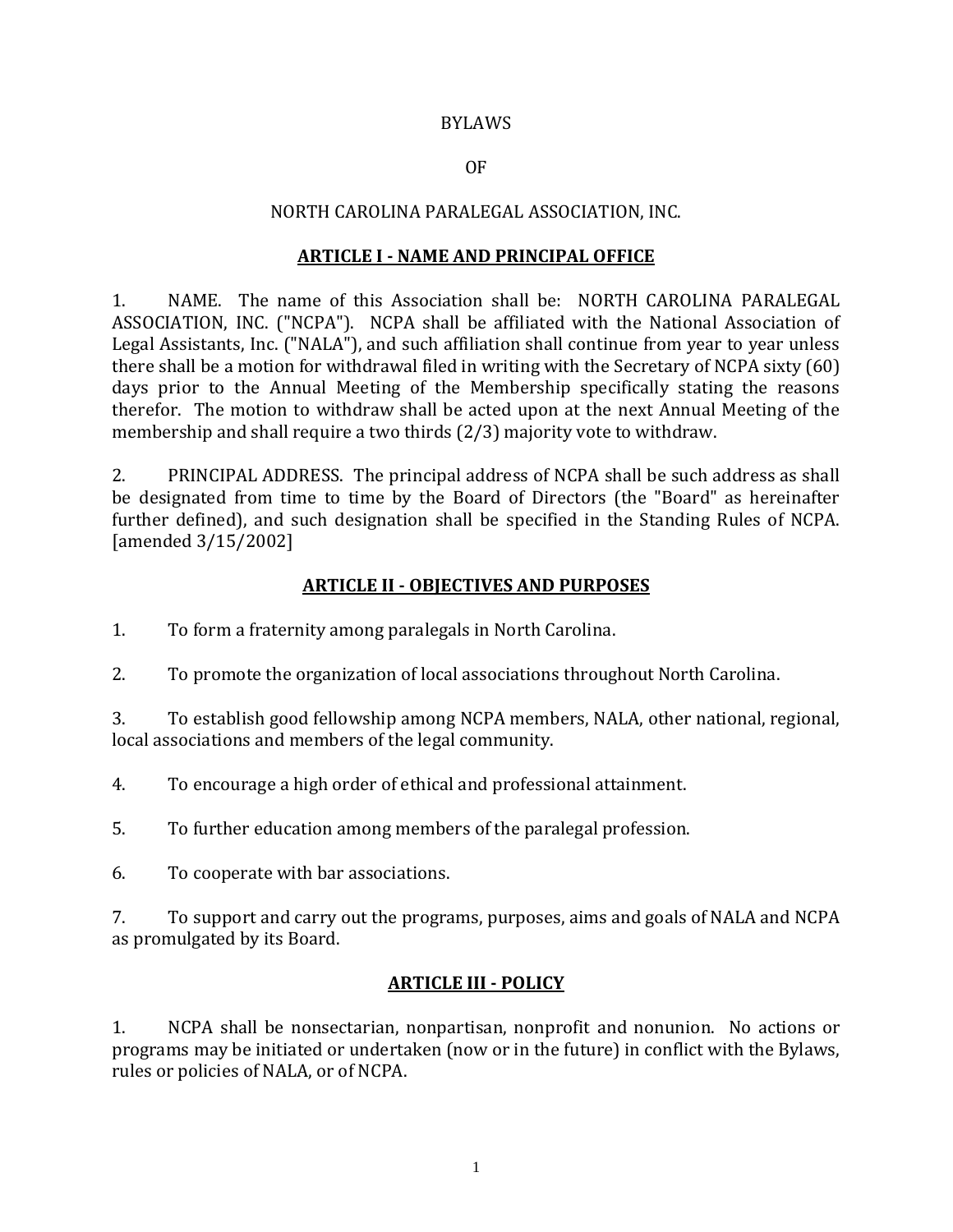#### **ARTICLE IV - MEMBERSHIP**

1. DEFINITION OF PARALEGAL. Paralegals or legal assistants are a distinguishable group of persons who assist attorneys in the delivery of legal services. Through formal education, training, and experience, legal assistants have knowledge and expertise regarding the legal system and substantive and procedural law which qualify them to do work of a legal nature under the supervision of an attorney. The work delegated to paralegals or legal assistants requires a sufficient knowledge of legal concepts, such that, absent that legal assistant, the attorney would perform the task. [amended 3/21/1997]

2. MEMBERSHIP CATEGORIES, ELIGIBILITY, RIGHTS AND PRIVILEGES. Membership shall be open to paralegals, students in paralegal programs, attorney, educators, paralegal associations, and others in the legal and related professions. Membership shall be available for a one-year term renewable annually by the payment of dues as outlined in Article VI. Categories of members and their respective rights and privileges shall be as follows: [amended 3/19/2004]

(a) General Member Eligibility. General Membership is open to any individual who resides or is employed in North Carolina, and meets at least one of the following requirements: [amended 3/21/1997]

(i) has completed a paralegal training school or program and is, or has been, employed as a paralegal under the direct supervision of a licensed, practicing attorney; or [amended 3/11/2005, 3/31/2006]

(ii) has completed three years of continuous on the job training as a paralegal under the direct supervision of a licensed, practicing attorney when certified by that attorney; or [amended 3/21/1997]

(iii) is a Certified Paralegal or Certified Legal Assistant (CP® or CLA®) in good standing; or [amended 3/21/1997, 3/11/2005, 3/31/2006]

(iv) is a North Carolina Certified Paralegal (NCCP), a North Carolina State Bar Certified Paralegal (NCSB/CP), or a Paralegal Certified by the North Carolina State Bar of Paralegal Certification, in good standing. [effective 3/31/2006]

(v) General Members are the only members with full voting privileges and the only members eligible to serve as NCPA officers, directors or committee chairmen. [amended 3/21/1997]

(b) Associate Member Eligibility. Associate Membership is open to any individual who resides or is employed in North Carolina and meets at least one of the following requirements: [amended 3/21/1997]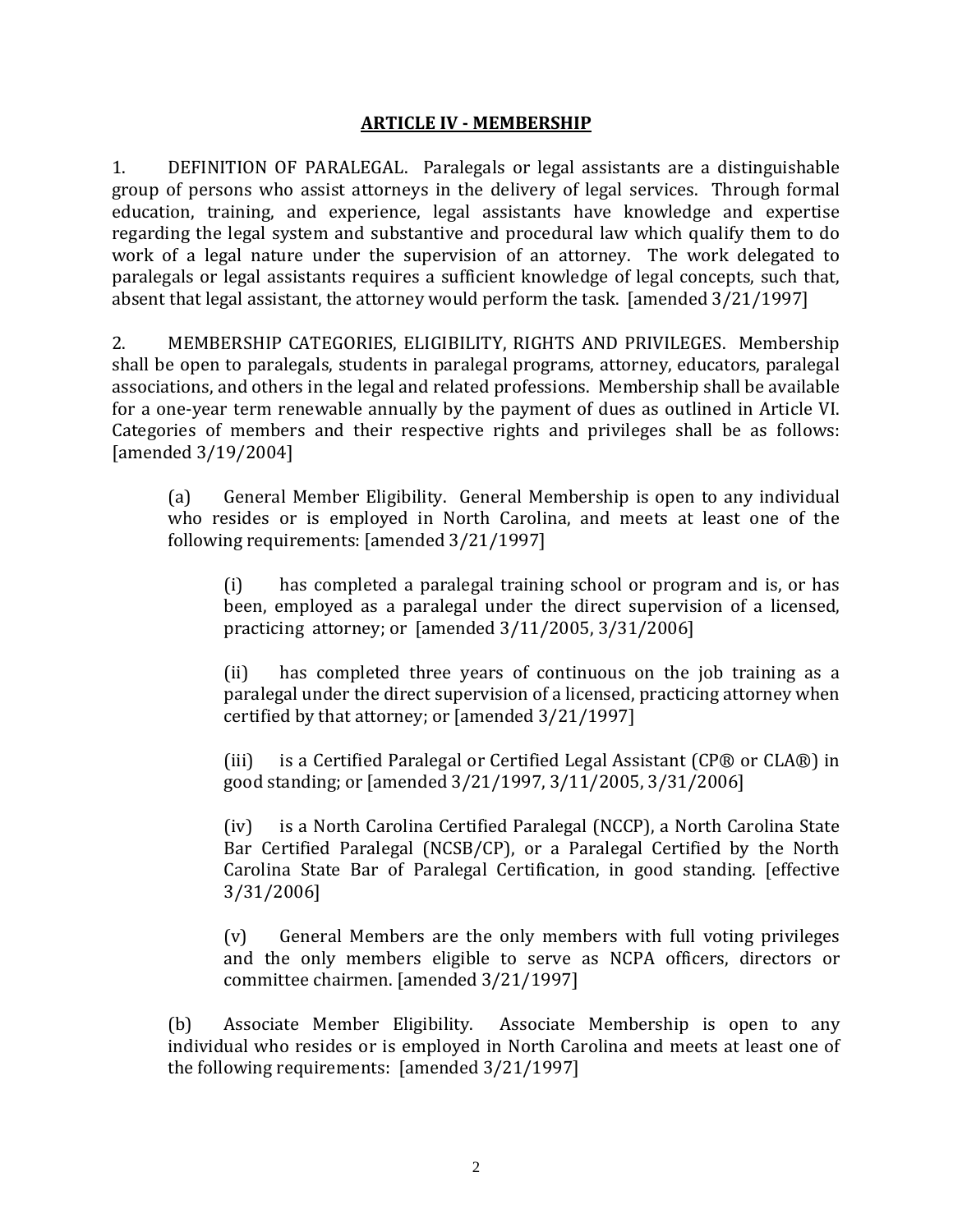(i) employed under the direct supervision of a licensed, practicing attorney as a paralegal, but has been so for less than three years; [amended 3/21/1997]

(ii) a graduate of a paralegal training school or program but has no practical experience as a paralegal;

- (iii) an educator associated with a paralegal training school or program;
- (iv) a licensed, practicing attorney; [amended 3/15/2002]
- (v) a former General Member who desires to retain his/her affiliation; or

(vi) meets NCPA's General Membership eligibility requirements but resides out of state. [effective 3/21/1997; amended 3/15/2002]

Associate Members shall not be entitled to vote at membership meetings of NCPA and may not hold office, serve on the Board or serve as committee chairmen. Such members may, however, serve as voting members of committees. Associate Members who become eligible for General Membership shall, as soon as practical but no later than the beginning of the ensuing fiscal year, change their classification by application for change of status to the Membership Committee. [amended 3/21/1997]

(c) Student Member. Student Membership is open to any individual living in North Carolina who is enrolled as a student in a paralegal training school or program. [amended 3/11/2005]

Student Members shall not be entitled to vote at membership meetings of NCPA and may not hold office, serve on the Board or serve as a committee chair. Such members may, however, serve as voting members of committees. Student Members who become eligible for Associate and/or General Membership shall, as soon as practical but no later than the beginning of the ensuing fiscal year, change their classification by application for change of status to the Membership Committee. [effective 3/15/2002]

(d) Patron Member. Patron Members shall be those persons and firms who express interest in giving added support to the goals and programs of NCPA by paying such annual dues as may be set by the Board. Patron Members shall not be entitled to vote at membership meetings of NCPA and may not hold office. Such members may, however, serve as voting members of committees. [amended 3/21/1997]

(e) Sustaining Member. Sustaining Members shall be those persons and firms who express interest in giving added support to the goals and programs of NCPA by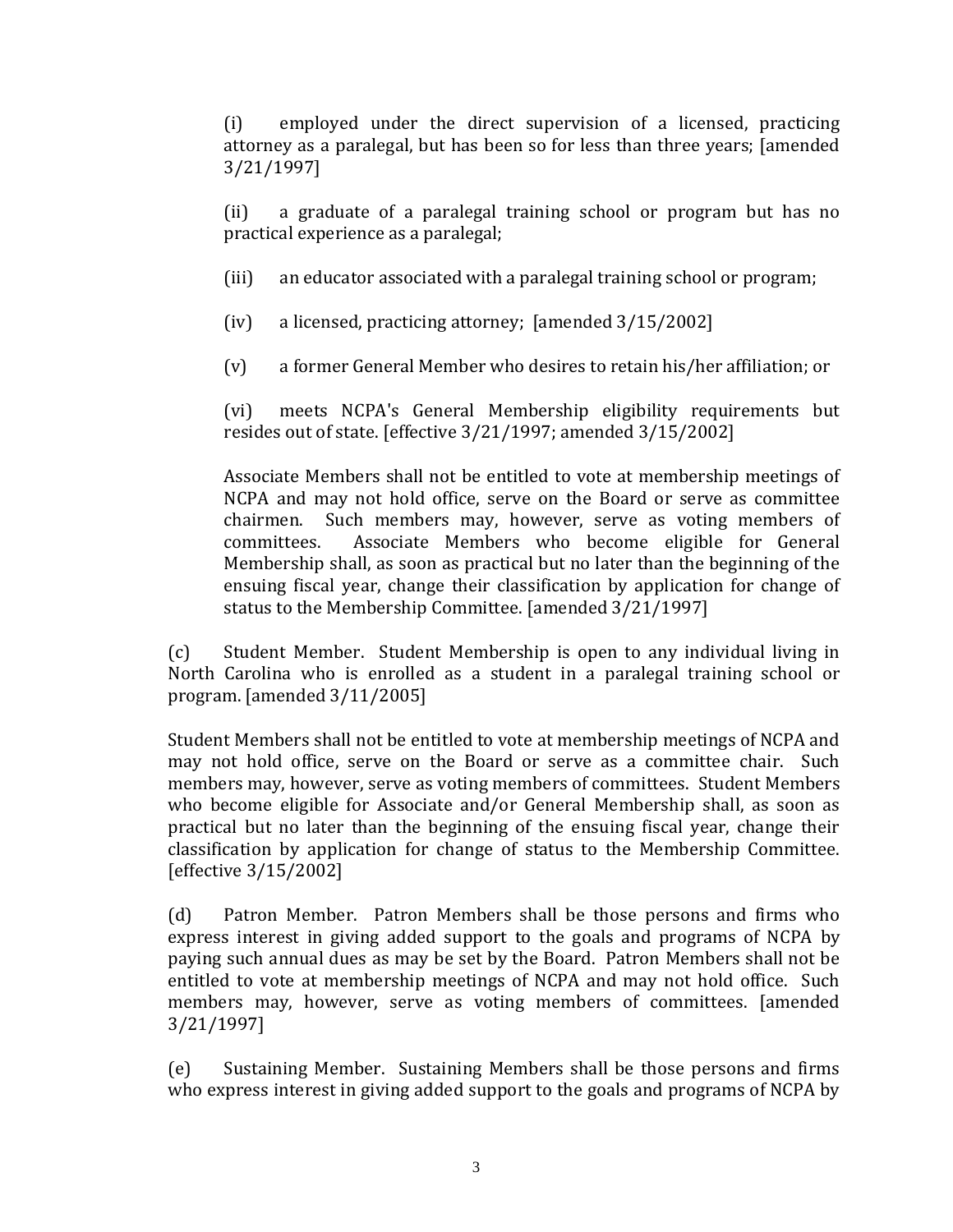paying such annual dues as may be set by the Board. Sustaining Members shall not be entitled to vote at membership meetings of NCPA and may not hold office. Such members may, however, serve as voting members of committees.

(f) Affiliate Member. Affiliate Members shall be those local paralegal associations organized and existing in the State of North Carolina which meet eligibility requirements as established by the Board of NCPA and set forth in the Standing Rules thereof. Each affiliate association will delegate one member thereof who is also a NCPA member, to serve on a committee established by the Board of NCPA in which to network the affiliate members within NCPA and from which committee a director will be elected to participate as a voting member of the Board, provided the director is a general member of NCPA. If the director is an associate member of NCPA, participation on the Board will be as a non-voting member. [effective 3/13/1991, amended 4/10/1992]

(g) Paralegal Educational Program Membership. Paralegal Educational Program Membership is available to schools offering paralegal or legal assistant educational programs and that are either (1) approved by the American Bar Association, (2) an institution comprising the North Carolina Community College System, or (3) an institutional member of the American Association for Paralegal Education with full voting privileges. Paralegal Educational Program Members shall not be entitled to vote at membership meetings of NCPA and may not hold office. Such members may, however, serve as voting members of committees. [effective 3/21/2003]

3. APPLICATION. Application for membership shall be submitted to the Membership Committee on forms approved by the NALA Affiliated Association Director and NCPA's Membership Committee. The forms should clearly state that NCPA is an affiliated association of NALA and that all members of NCPA are bound by the NALA Code of Ethics and Professional Responsibility in addition to any code adopted by NCPA. An application for any class of membership shall be rejected by the Membership Committee if (a) the applicant has not met any one or more of the qualifications as set out in the preceding Sections or (b) the applicant has been convicted of a felony. [amended 3/15/2002]

4. REJECTION OF MEMBERSHIP. If an application for any class of membership is rejected by the Membership Committee, the application shall be returned to the applicant by the Membership Committee.

5. CANCELLATION OF MEMBERSHIP. On recommendation by the Ethics Committee, the Board (by majority vote of the entire Board) may cancel the membership of any member who has:

(a) violated the Code of Ethics and Professional Responsibility of NALA, and adopted by NCPA;

(b) been guilty of conduct substantially to injure the name of NCPA;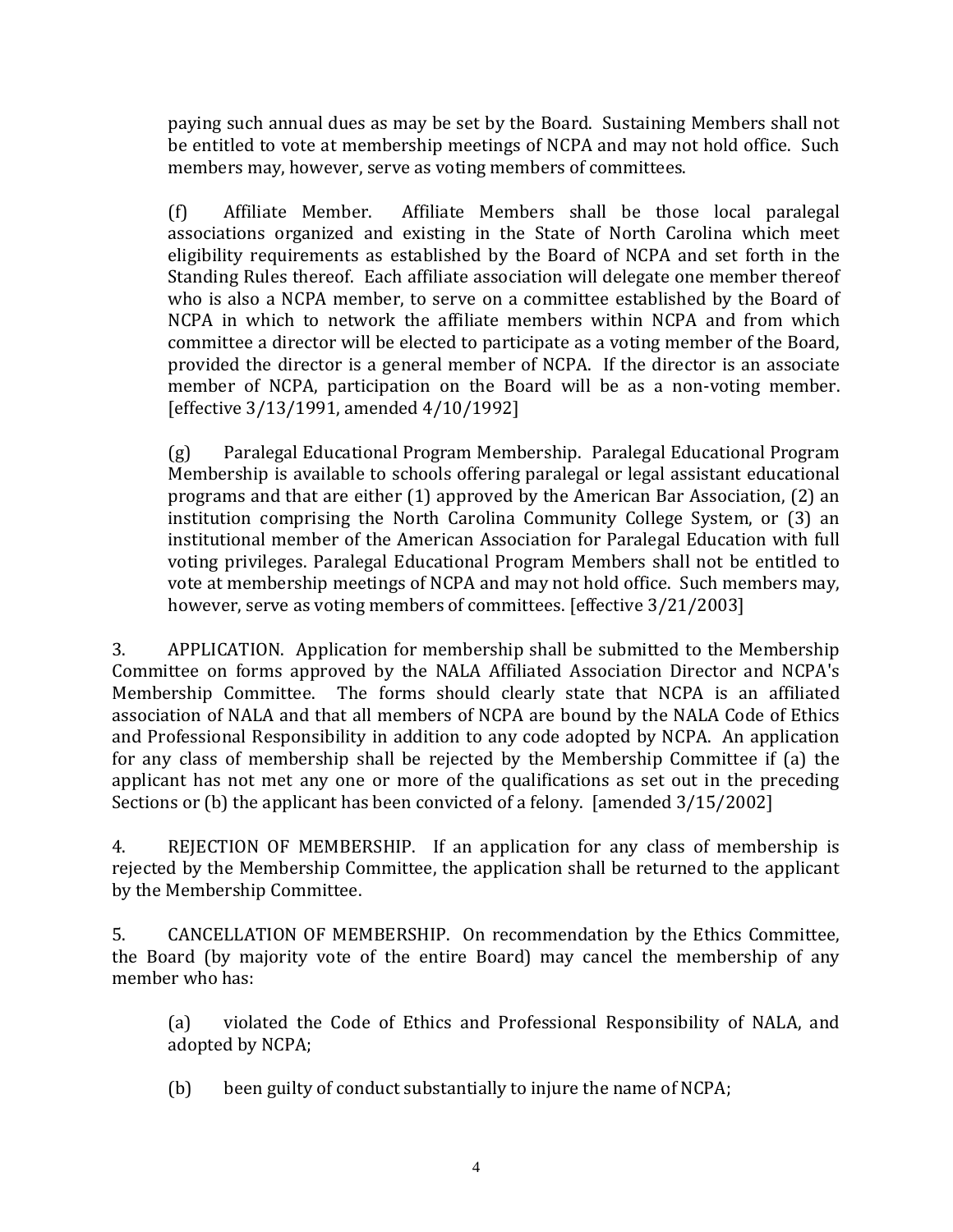- (c) failed to maintain a high standard of professional ethics; or
- (d) been convicted of a felony.

6. APPEAL FROM REJECTION OR CANCELLATION OF MEMBERSHIP. Any individual whose membership has been rejected or canceled may make a written appeal for acceptance or reinstatement in accordance with the procedures set forth in the Standing Rules of NCPA.

# **ARTICLE V - MEMBERSHIP MEETINGS**

1. EDUCATIONAL REQUIREMENTS FOR NALA AFFILIATION. It is required that NCPA hold a minimum of four educational events or a total of ten hours of educational programs during each fiscal year in order to maintain affiliation with NALA. These programs may be held in conjunction with the annual meeting of the membership.

2. PLACE OF MEETING. All meetings of the membership shall be in such places as designated by the Board.

3. ANNUAL MEETING. The annual meeting of the membership shall be held at a date and time fixed by the Board. The time shall not be more than ninety (90) days after the end of NCPA's fiscal year. The purposes for such annual membership meeting shall include but not be limited to the following:

- (a) to elect officers;
- (b) to hear reports of the officers, the committee chairmen, and the Board;
- (c) to consider Bylaw amendments;
- (d) to adopt a budget for the ensuing fiscal year.

Election of officers and adoption of the budget for the ensuing fiscal year shall be reserved for the annual meeting. Notice of the annual meeting must be sent to the membership in writing by the Secretary no later than sixty (60) days prior to the meeting. Any matter other than the foregoing to be placed on the agenda of the annual meeting must be received in writing by the Secretary no later than fifteen (15) days prior to the meeting. Notice shall be deemed to have been properly given when delivered in person, by electronic transmission, or by mail. [amended 3/27/2009]

4. SPECIAL MEETING. Special meetings of the membership may be held at the proper place for the holding of an annual meeting upon call and notice as herein provided and at any time properly fixed therefor. The members may transact any business at a special meeting which could be transacted at any annual meeting unless such business is by the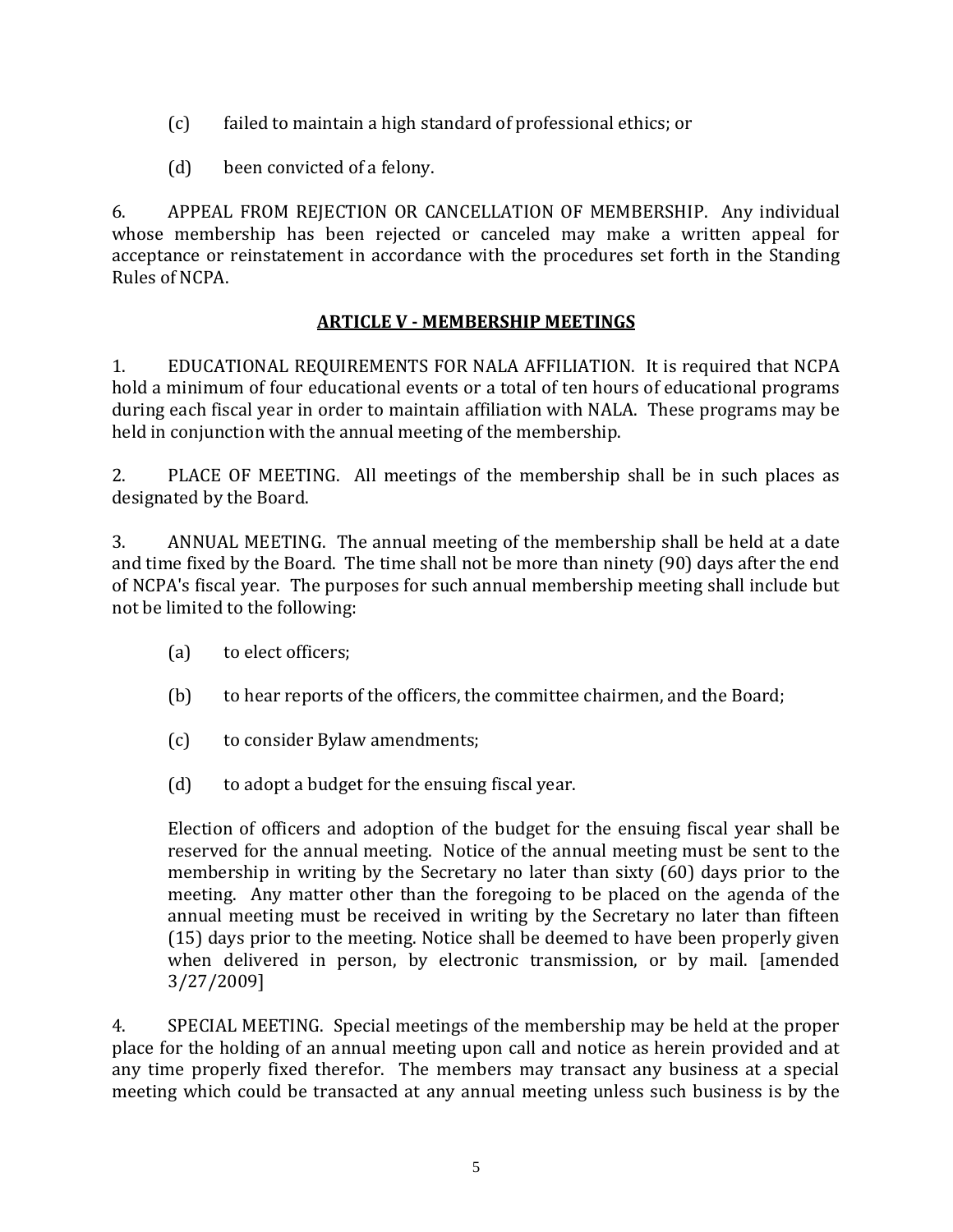Articles of Incorporation or by these Bylaws specifically reserved to the annual meeting. A special meeting shall be held either on the call of the President or the affirmative vote of two thirds (2/3) of the Executive Committee or the affirmative vote of two thirds (2/3) of all then elected and qualified directors. The Secretary shall cause written notice of the time and place of such meeting to be given to each member not less than thirty (30) days prior to the date of such meeting. [amended 3/15/2002]

5. QUORUM. A quorum shall consist of a simple majority of voting members present, in person or by proxy, at any meeting. Proxies shall be submitted on a form approved by the Board.

6. PROXY VOTE. Any General Member in good standing may appoint another General Member, by written authority, to vote his/her proxy at any meeting. Such proxy shall be on the form approved by the Board and shall be valid only for the item(s) to be voted on at the meeting for which it is given. Such proxy shall become invalid if the signed member attends the meeting. Proxies shall be filed with the Secretary no less than thirty (30) days before the annual meeting is called to order. Proxies shall be filed with the Secretary no less than fifteen (15) days before a special meeting is called to order.

7. WRITTEN BALLOT. By a majority vote of the quorum present, a vote on any proposition before a meeting of the membership shall be taken by written ballot. At no time shall the ballot in an open meeting require the identification of the member. Should it be necessary to mail out ballots to the membership, each ballot will be assigned a corresponding number with each member. The numerical key will be held by the Nominations and Elections Chair.

# **ARTICLE VI - DUES AND ASSESSMENTS**

1. DUES. All annual dues are payable February 1 and are delinquent March 1. No dues are to be prorated. Members shall pay the following:

(a) All General Members shall pay an application fee and annual dues fixed by the Board upon recommendation of the Finance Committee and shall include any amount due by reason of NCPA's affiliation with NALA.

(b) Associate Members will not be accountable for an application fee, only yearly dues. If an Associate Member's status should change to General Member, then any application fee will be owed plus the difference, if any, between the dues set for General and Associate Members.

(c) Student Members will not be accountable for an application fee, only yearly dues. If a Student Member's status should change to General Member, then any application fee will be owed plus the difference, if any, between the dues set for General and Student Members. If a Student Member's status should change to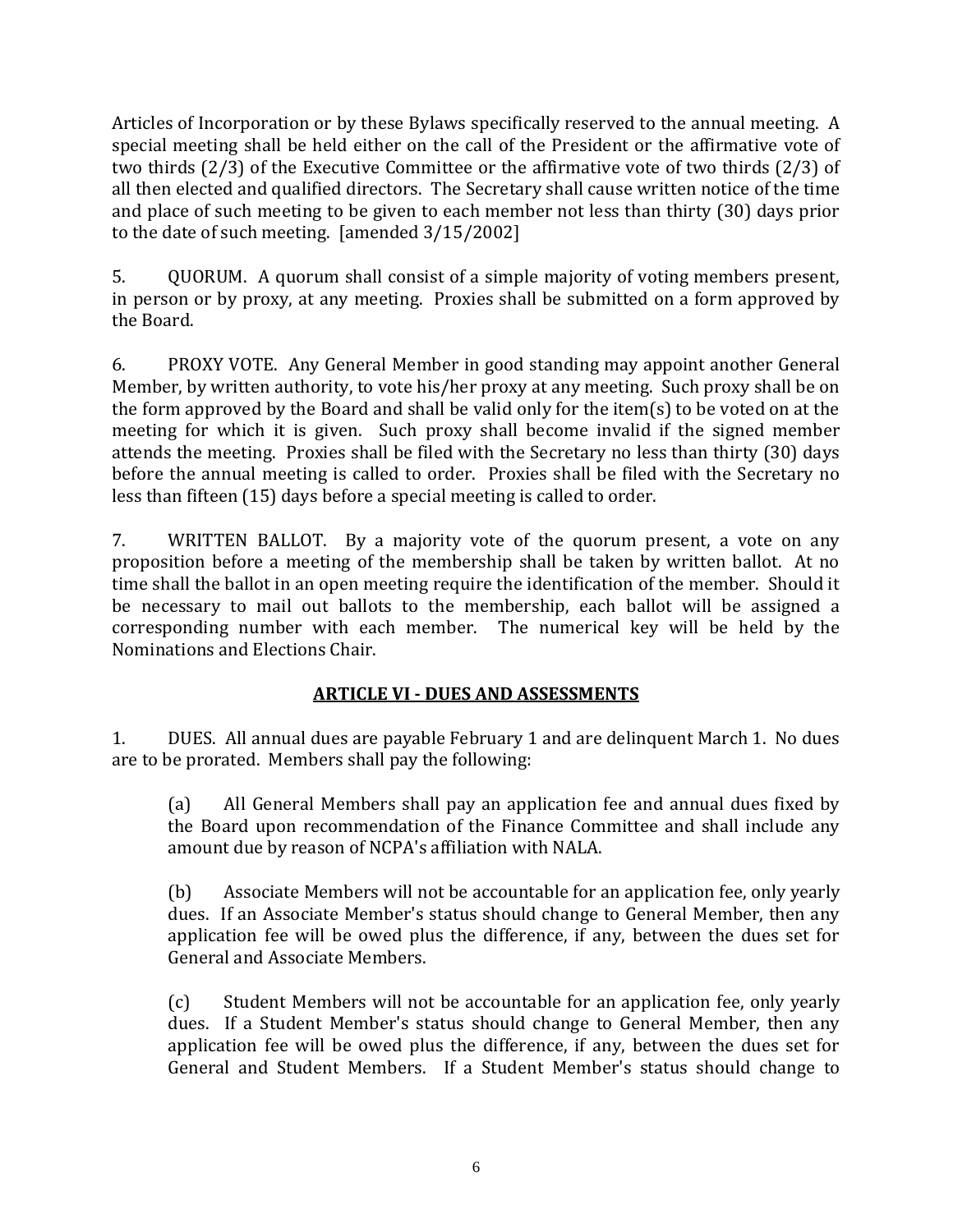Associate Member, then the difference, if any, between the dues set for Associate and Student Member will be owed. [effective 3/21/2003]

(d) Sustaining and Patron Members will not be accountable for an application fee, only yearly dues. Dues will be set by the Board upon recommendation of the Finance Committee and shall include any amount due by reason of NCPA's affiliation with NALA.

(e) Affiliate Members will be accountable for yearly dues which amount shall be set by the Board. [effective 3/15/1991]

(f) Paralegal Educational Program Members will not be accountable for an application fee, only yearly dues. Dues will be set by the Board upon recommendation of the Finance Committee and shall include any amount due by reason of NCPA's affiliation with NALA. [effective 3/19/2004]

(g) Members whose dues have not been paid by March 1 shall lose all rights of membership until paid.

2. MEMBERSHIP REFUNDS . All request for Membership Refunds will be directed to the Board of Directors and will be issued at the discretion of the Board based on length of membership, and circumstances surrounding the request of the refund [effective] 3/19/2010].

# **ARTICLE VII - OFFICERS**

1. ELECTED OFFICERS. The elected officers of NCPA shall be the President, First Vice President, Second Vice President, Secretary, Treasurer, Parliamentarian and NALA Liaison.

2. TERM OF OFFICE. The term of office shall be for one (1) fiscal year and shall be limited to one successive term. No member shall hold more than one office. However, any officer may also be a member of the Board. An unexpired term of any officer vacating his/her office due to death, resignation, removal, disqualification, disability or otherwise, shall be filled by the Board with a General Member of NCPA for the remainder of the term of office regardless of whether the appointee meets the eligibility requirements to be nominated for that office as set forth in Article VII, 4(a) of the Bylaws. [amended 3/13/1991, 4/19/1996]

3. COMPENSATION. No officer, member or director shall be compensated for NCPA duties. However, upon majority vote of the Board, persons may be reimbursed for out of pocket expenses in connection with NCPA related activities. Expenditures should be approved in accordance with the Standing Rules of NCPA.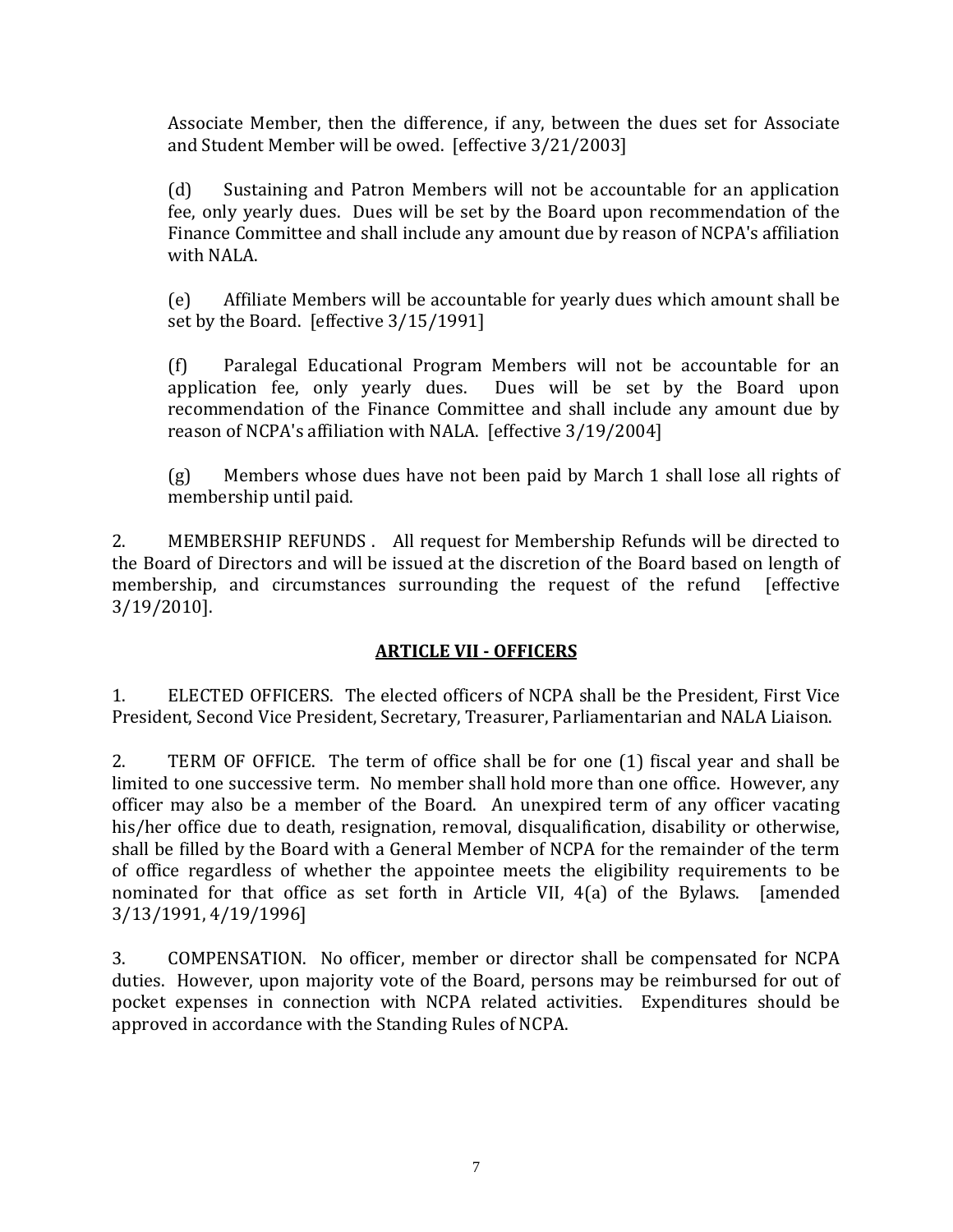## 4. ELECTION OF OFFICERS.

(a) Nominations. The Nominations and Elections Chair shall present a slate of officers to the Secretary no less than seventy five (75) days prior to the election. The Secretary shall present the slate of officers as part of the instructions to proxy and with the designation of proxy to the membership no less than sixty (60) days prior to the election. No name shall appear on the slate without the consent of the candidate. Nominations from the floor will be accepted. Officers must be active General Members of this NCPA for one year prior to declaring or being nominated for any elected office and must be actively employed as a paralegal.

(b) Elections. Voting shall be by ballot at the annual meeting. The Nominations and Elections Committee shall be on hand to tally the votes, including all votes by proxy. After the Committee Chair has assembled all votes, the President shall announce the results to the meeting.

Election shall be by majority vote of members present in person or by proxy. In the event of a tie, the members shall immediately proceed to vote by ballot to dissolve such a tie. Should a tie result again, the winner shall be determined by lot. In the event there is only one nominee for an office, the officer presiding at the annual meeting may declare the nominee elected.

(c) NALA Notification. Names of newly elected or appointed officers shall be submitted to the NALA Headquarters and Affiliated Associations Director at least thirty (30) days after the election or appointment. With the exception of the NALA Liaison, NCPA officers are not required to be NALA members.

5. OFFICERS' MEETINGS. The officers shall meet in conjunction with the annual meeting of members and at a time approximately mid year of NCPA. The officers shall meet at any other time and place on call of the President or any other three officers.

6. REMOVAL FROM OFFICE. Two thirds (2/3) of the voting membership present, in person or by proxy, shall be required to remove an officer from his/her office at any annual or special meeting called for that purpose.

## **ARTICLE VIII - DUTIES OF OFFICERS**

1. PRESIDENT. The President shall be the general manager of NCPA; shall supervise business; shall see that all resolutions and orders of the Board are enforced and put into effect; and shall preside over all meetings of the membership. The President shall transact all business of whatever nature except as shall be prohibited under the laws of North Carolina or reserved by the Board in these Bylaws or hereafter limited by act of the Board. The President shall be an ex officio member of all committees except the Nominations and Elections Committee. The President shall also be a member of the Board.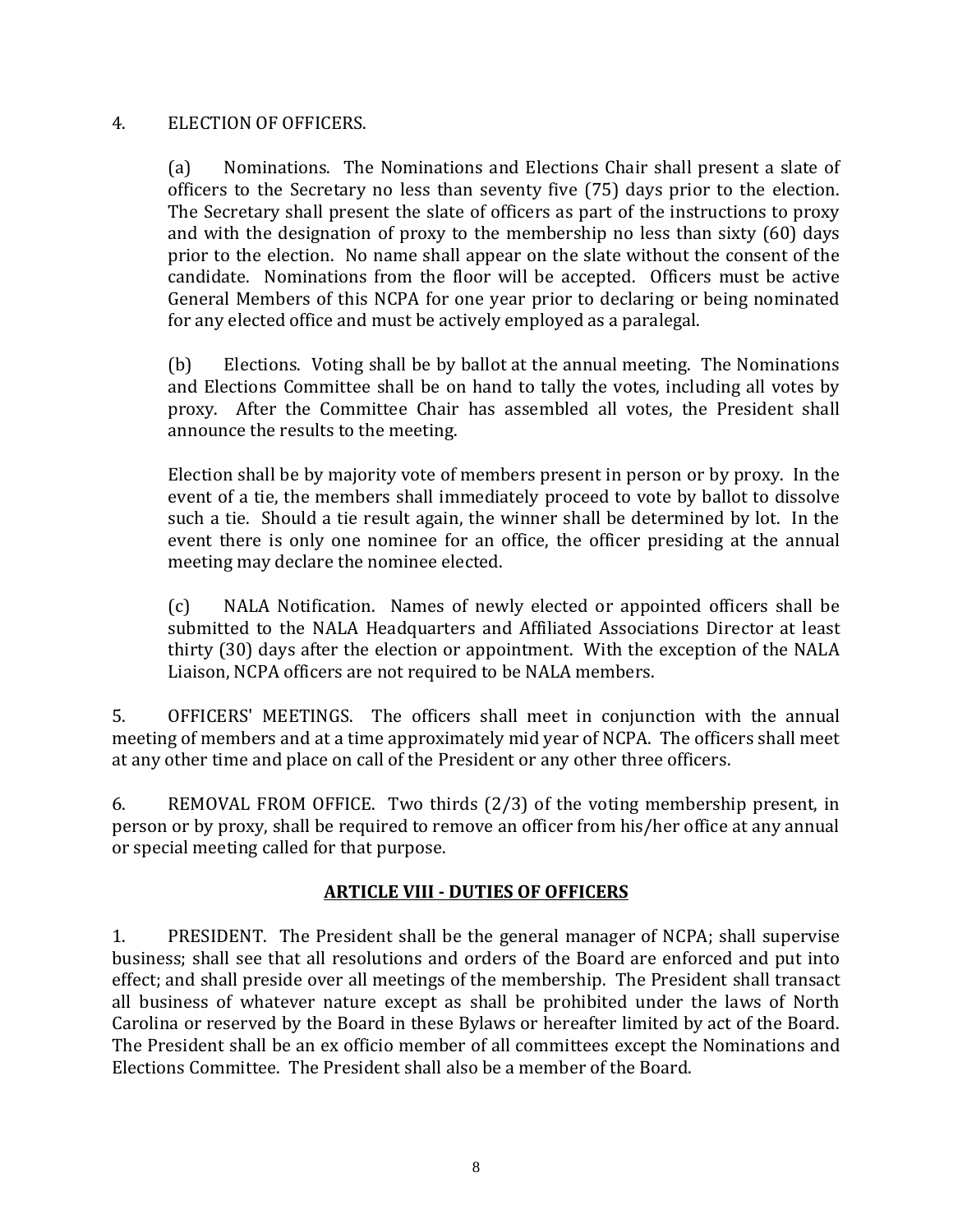2. FIRST VICE PRESIDENT. The First Vice President shall assume all duties assigned to the President in the President's absence; provided, however, this officer shall not represent the President as a member of the Board. This officer shall automatically be the chair of the Education Committee. These duties shall include planning seminars, workshops, and other educational events. This officer shall be responsible for fulfilling the educational requirements under ARTICLE V of these Bylaws and shall qualify such educational meetings for CLAE credit by NALA. [amended 3/15/2002]

3. SECOND VICE PRESIDENT. The Second Vice President shall assume all duties assigned to the President in the absence of the President and the First Vice President; provided, however, this officer shall not represent the President as a member of the Board. This officer shall be chair of the Membership Committee and shall be charged with the responsibility of soliciting new members. The Second Vice President is also responsible for keeping a current roster of membership and reporting the membership annually to the NALA Liaison. [amended 3/23/2001]

4. SECRETARY. The Secretary shall be responsible for keeping a permanent record of all the meetings of the membership. This officer shall keep a list of last known addresses of all members and directors. This officer shall assist the President in any way, including giving notice of meetings, and shall perform such other duties as are specified in the Standing Rules of NCPA. Minutes of any NCPA meeting shall be available to the Board and to the NALA President upon request.

5. TREASURER. The Treasurer shall deposit all funds and make disbursements as provided for in the budget or as approved by the President in accordance with the Standing Rules of NCPA. This officer shall be chair of the Finance Committee, which shall prepare a budget for the ensuing fiscal year to be approved by the Board prior to adoption by the membership at its annual meeting. This officer shall submit a written financial report at each annual meeting to be attached to the official minutes as part of the permanent record of NCPA. This officer shall be responsible for filling out all forms required by the North Carolina Department of Revenue and the Internal Revenue Service or reviewing such forms prepared by the Association's accountant before execution by the President. [amended 3/20/1998]

6. NALA LIAISON. This officer shall be a NALA member, shall be familiar with the NALA Bylaws and Policies and Procedures, shall receive minutes of all NALA meetings, and shall represent NCPA at the NALA Annual Meeting of Affiliated Associations. This officer shall report quarterly on NCPA activities to the NALA Affiliated Associations Director on forms provided by NALA Headquarters, and shall report all officers' names to NALA Headquarters and to the NALA Affiliated Associations Director. This officer may submit items NCPA wishes discussed to the NALA Affiliated Associations Director and shall participate in discussion sessions at the NALA annual meetings. A report to NCPA members on the NALA annual meeting will be required. This officer shall coordinate with the CLA Review Course Subcommittee Chair on the planning and presentation of the Review Course for the completion of the Certified Legal Assistant examination. This officer shall, within sixty (60) days of passage, notify the NALA Affiliated Associations Director of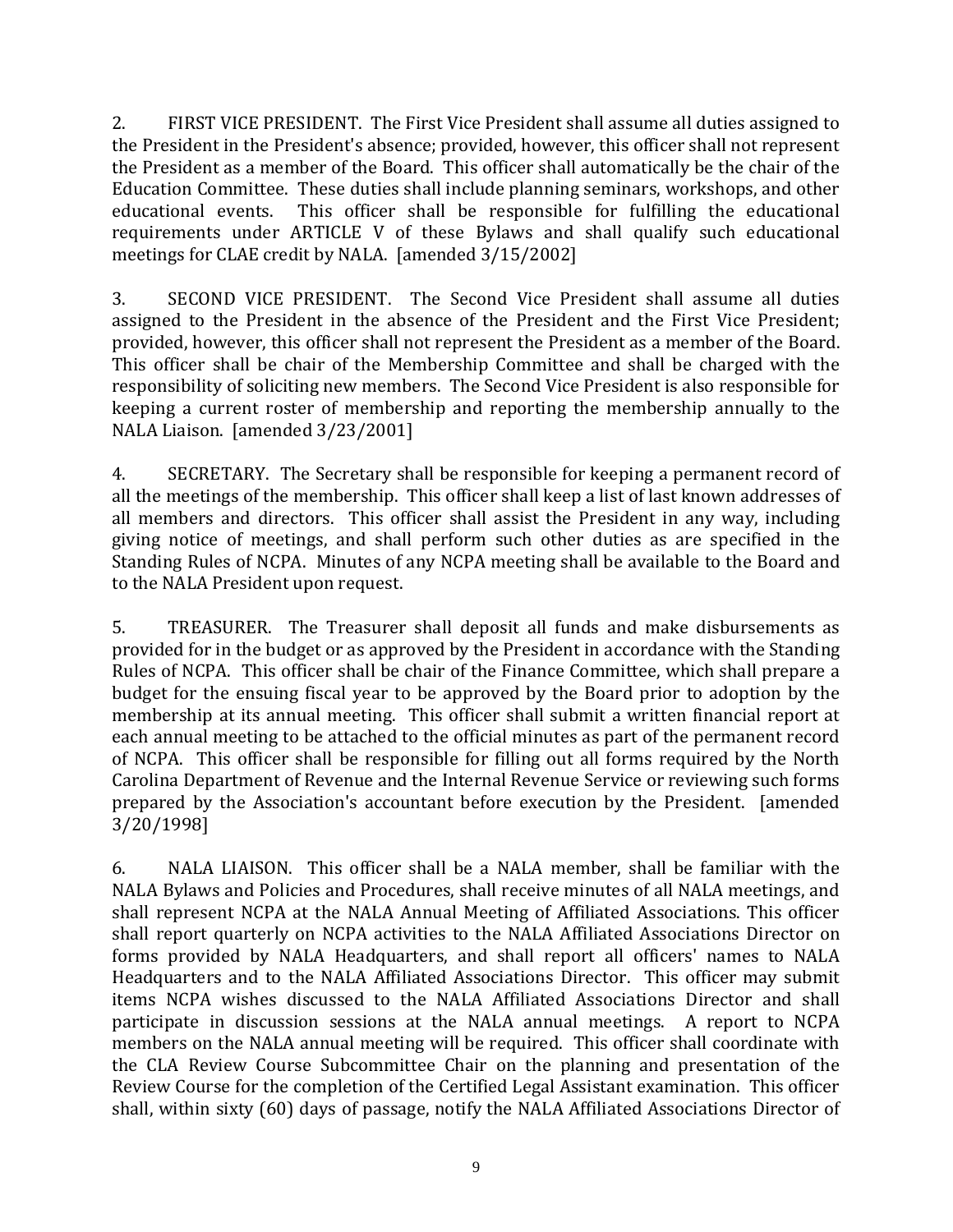any changes in NCPA's Bylaws. This officer shall be the main contact between NALA and NCPA. This officer shall be a member of the Board of NCPA (as hereinafter defined). The NALA Liaison is responsible for obtaining a current roster of the membership from the Second Vice President and reporting the same annually to NALA along with the renewal fee for continued affiliation with NALA. [amended 4/10/1992, 3/23/2001, 3/15/2002]

7. PARLIAMENTARIAN. The Parliamentarian shall attend all membership meetings and give opinions on parliamentary procedure, upon request of the presiding officer. This officer may be called upon to attend meetings of the Board for the same purpose, and shall be prepared to offer opinions on parliamentary procedure and/or to interpret these Bylaws or the Standing Rules of NCPA to any officer, director or member upon request. This officer shall be familiar with NCPA Bylaws and NALA Bylaws; shall receive all proposed Bylaw Amendments; shall prepare Standing Rules and amendments to Standing Rules and Bylaws, upon request of the Board. This officer shall automatically be the Chair of the Bylaws and Standing Rules Committee.

## **ARTICLE IX - DIRECTORS**

1. POWERS. NCPA shall be governed by its Board which shall establish the policy and philosophy of NCPA. The Board shall resolve and discharge any internal conflicts and/or dissension. It shall have the power to review and overturn any resolution or decision that is in direct violation of these Bylaws. The Board shall have the sole power to designate those persons who may legally bind NCPA.

2. NUMBER. There shall be at all times one (l) Director on the Board from each District of the State; the President; the immediate Past President, if applicable, (the "At-Large Director"), the NALA Liaison; one (1) delegate of the committee established to network any affiliate associate members (the "Affiliate Director"); one (1) Bar Liaison (as hereinafter defined); not less than two (2) Attorney Advisors (as hereinafter defined) and one (1) Paralegal Educator Liaison (as hereinafter defined; the Attorney Advisor and the Paralegal Educator Liaison collectively referred to as the "Advisors") (the "Board"). A Director may serve as an officer of NCPA in addition to holding a directorship. To be eligible to be nominated to serve as a Director, the candidate must (i) be an active General Member of NCPA for one year prior to nomination; (ii) be employed as a paralegal at all times; and (iii) work or reside in the State of North Carolina. [amended 3/21/1997, 3/20/1998]

As used herein the following terms shall have the meaning ascribed to them: [amended 3/21/1997, 3/15/1991]

(a) "Bar Liaison" shall (i) be a General Member of NCPA for one year prior to being appointed and (ii) be actively employed as a paralegal. The Bar Liaison shall be appointed by the Board to represent NCPA to the North Carolina Bar Association (the "NCBA") and the North Carolina State Bar Association (the "NCSB"). The Bar Liaison shall be a non-voting member of the Board and shall be called upon to attend and represent NCPA at those meetings of the NCBA and the NCSB to which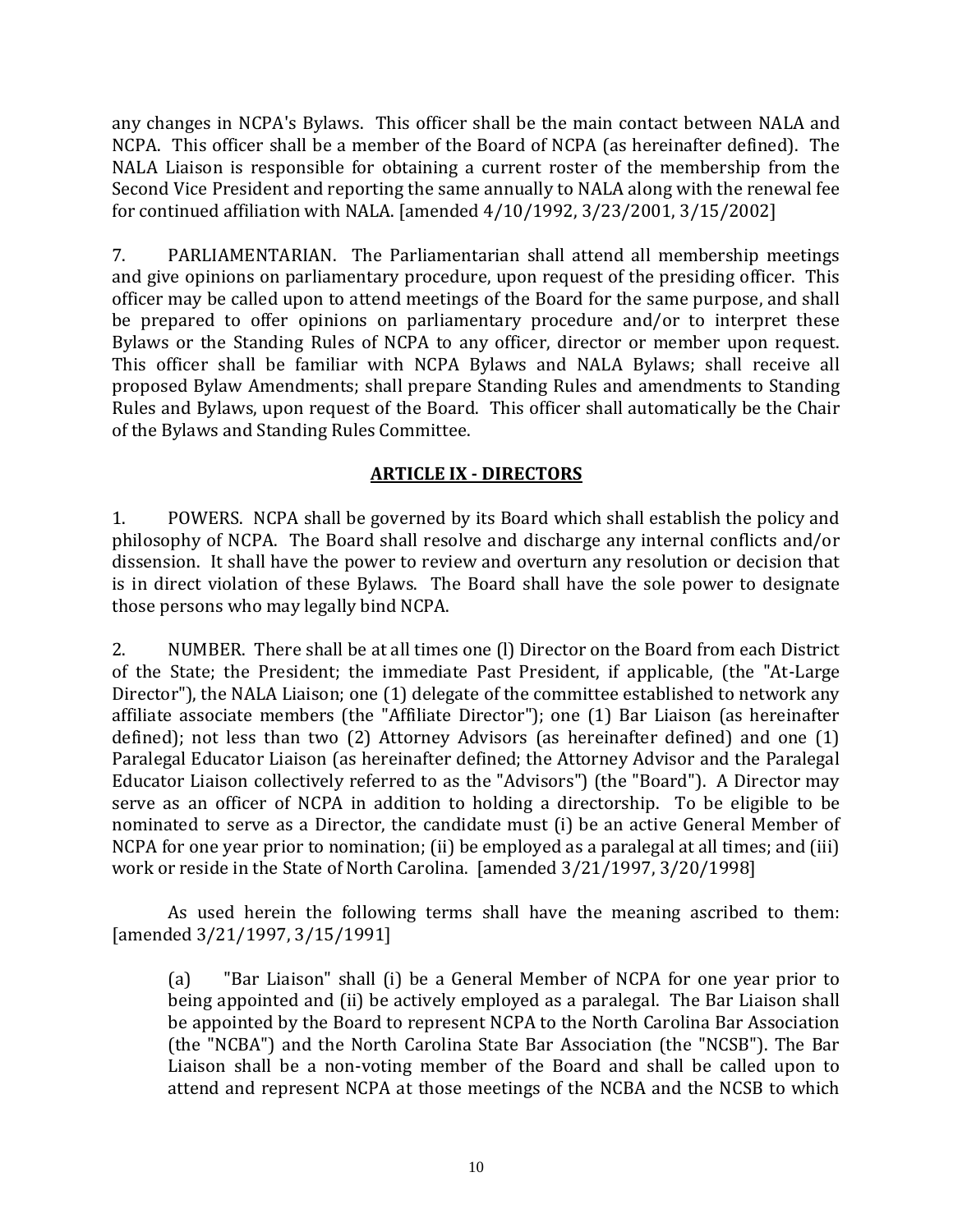the Bar Liaison is eligible to attend and shall report to the Board the occurrences of such meetings which affect NCPA. [effective 3/21/1997]

(b) "Attorney Advisor" shall mean an attorney licensed to practice law in the State of North Carolina, appointed by the Board to serve in an advisory capacity in all legal matters affecting NCPA which require the advice of an attorney. The Attorney Advisor shall be a non-voting ex-officio member of the Board. [effective 3/21/1997]

(c) "Paralegal Educator Liaison" shall be a person employed in or possessing a background in the field of education and currently involved in a paralegal program, appointed by the Board to represent the state's paralegal student population (the "Students") to NCPA, communicating the opinions and needs of the Students as future members of NCPA. The Paralegal Educator Liaison shall assist NCPA in addressing the issues brought before it in the interests of the Students and in effecting a just resolution of such issues. The Paralegal Educator Liaison shall be a non-voting ex-officio member of the Board. [effective 3/21/1997; amended 3/11/2005]

3. TERM. The term of office for Directors shall be for two fiscal years and shall be limited to one successive term. In no event shall a District Director either elected or appointed serve for more than five (5) successive years, but shall hold office until his/her death, resignation, retirement, removal, disqualification, or his/her successor is elected or appointed by the Board. [amended 4/19/1996]

4. ELECTION. General Members of each district shall elect a District Director. The Affiliate Director shall be elected by the Affiliates Network Committee. The immediate Past President of NCPA will become an At Large Director unless such person is already serving as a Director. [amended 3/15/1991, 3/21/1997, 3/20/1998]

5. VACANCIES. Vacancies on the Board from the districts shall be filled by the Board, provided, however, the vacancies shall be filled by a member from the same district as the director who is vacating a directorship, and, provided further, that the Director shall serve as an Interim Director until the next ensuing annual meeting at which time members of the District shall be given the opportunity to elect an Interim Director for the remainder of the term. If after a Request for Nominations has been made and if there should be no nominations from members of the district, the Board may appoint a member of the district to serve as the Interim Director, until the next annual meeting of the membership. Any vacancy created on the Board during the vacating Director's term by reason of resignation, death or otherwise shall be filled by the remaining Directors, except that a vacancy in the At Large Directorship for the foregoing reasons shall not be filled. [amended 3/15/2002]

6. MEETINGS. The Board shall meet in conjunction with the annual meeting of members, and at a time approximately mid year of NCPA and at least sixty (60) days prior to the ensuing annual meeting of the membership. The Board shall also meet at any other time and place on call of the Chairman or any four Directors. The Board shall elect a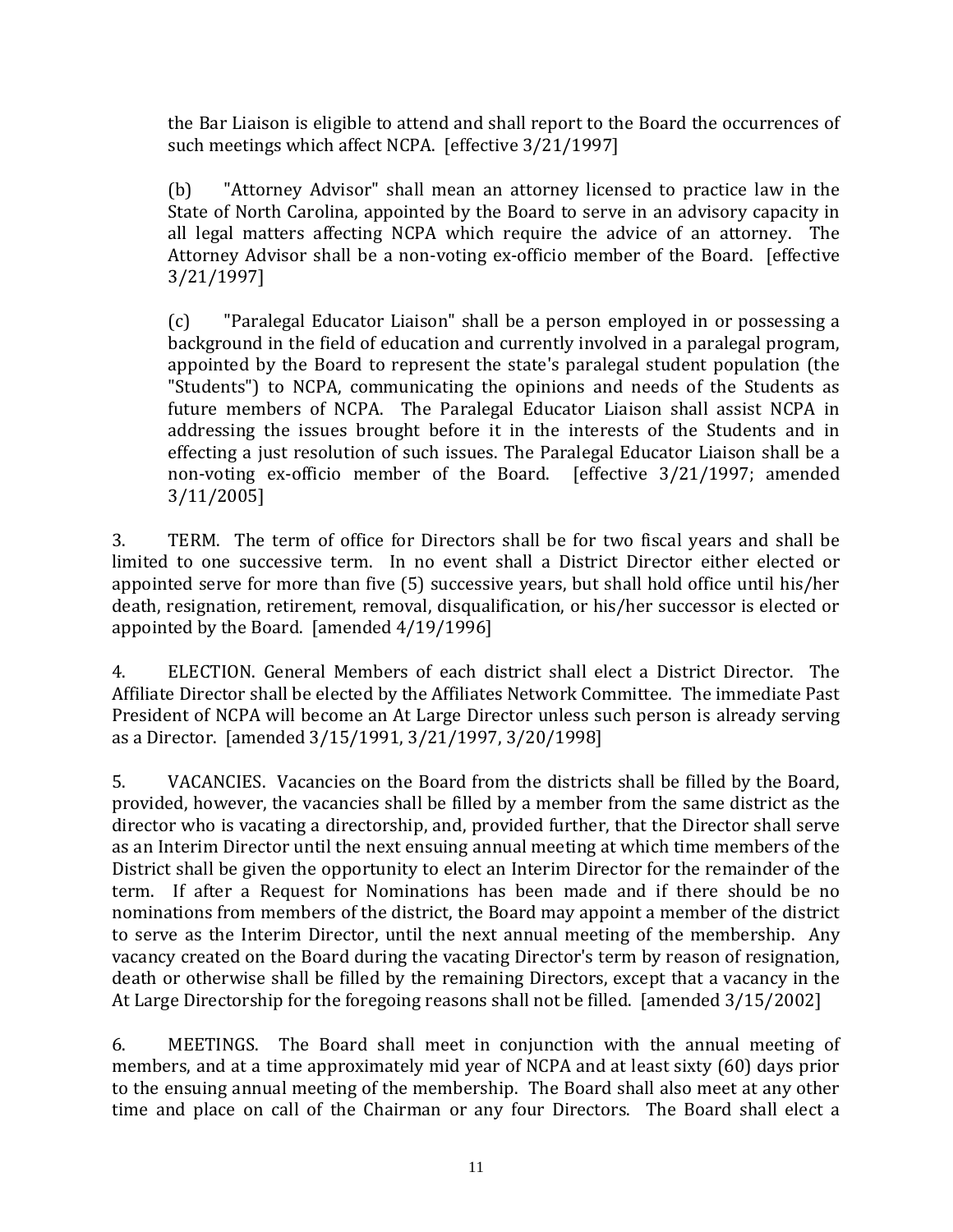Chairman from among its members at each annual meeting of the Board; however, the President Director shall not be eligible to be Chairman of the Board. The President shall preside at any election for the position of Chairman of the Board. In the event of the disability or inability of the Chairman to serve, the President may call a meeting of the Board for the express purpose of electing an Interim Chairman of the Board. The President shall preside until the successor is elected. The Chairman of the Board shall preside at all meetings of the Board and shall have such other responsibilities as are set forth in the Standing Rules. In the absence of the Chairman of the Board, an Interim Chairman may be elected by a simple majority of the members of the Board present. The Board shall also elect a Secretary who shall keep a record of all meetings of the Board and furnish a copy thereof to all Board members within the thirty (30) days immediately following any meeting of the Board. The Chairman and Secretary of the Board shall serve at the pleasure of a majority of the Board.

(a) Attendance: Attendance at Board meetings may be limited to the Board and NCPA's Parliamentarian, provided, however, any member of NCPA may submit a request in writing to the Chairman of the Board to address the Board at any regular or special meeting. [amended 3/21/1997]

(b) Quorum: A quorum shall consist of a simple majority of the voting members of the Board. The Bar Liaison and Advisors are non voting ex officio members of the Board and therefore are not counted in the quorum. [amended 3/21/1997]

7. FAILURE OF DIRECTORS TO ACT. If any member of the Board should be absent from two (2) consecutive Board meetings without cause, (s)he may be removed by a majority vote of the remaining members.

## **ARTICLE X - PERSONAL LIABILITY OF DIRECTORS, OFFICERS, EMPLOYEES OR AGENTS**

1. EXPENSES AND LIABILITIES: NCPA shall have the power to indemnify any present or former director, officer, employee or agent or any person who has served or is serving in such capacity at the request of NCPA in any other corporation, partnership, joint venture, trust or other enterprise or as a trustee or administrator under any employee benefit plan, with respect to any liability or litigation expense, including reasonable attorneys' fees, incurred by any such person to the extent and upon the terms and conditions provided by law.

To the extent and upon the terms and conditions provided by law, NCPA shall indemnify any and all of its officers and directors against liability and litigation expense, including reasonable attorneys' fees, arising out of their status as such or their activities in any of the foregoing capacities (excluding, however, liability or litigation expense which any of the foregoing may incur on account of his/her activities which were at the time taken known or believed by him/her to be clearly in conflict with the best interests of NCPA), and said officers and directors shall be entitled to recover from NCPA, and NCPA shall pay, all reasonable costs, expenses, and attorneys' fees in connection with the enforcement of rights to indemnification granted herein. Any person who at any time after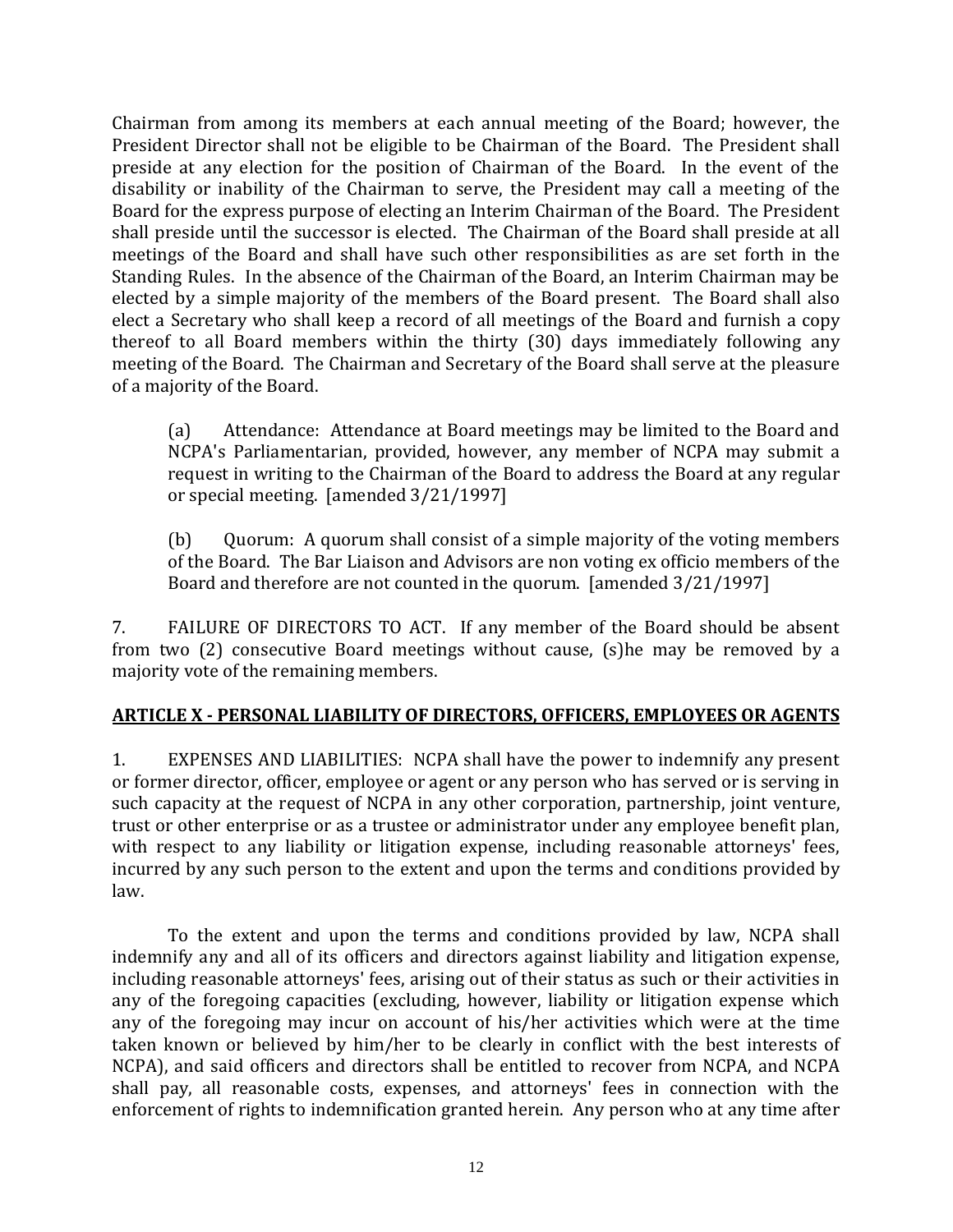the adoption of this bylaw serves or has served in either of the aforesaid capacities for or on behalf of NCPA shall be deemed to be doing or to have done so in reliance upon and as consideration for the right of indemnification provided herein. Such right shall inure to the benefit of the legal representatives of any such person and shall not be exclusive of any other right to which such person may be entitled apart from the provisions of this bylaw.

2. ADVANCE PAYMENT OF EXPENSES: Expenses incurred by a director, officer, employee, or agent in defending a civil or criminal action, suit, or proceeding may be paid by NCPA in advance of the final disposition of such action, suit or proceeding as authorized by the Board in the specific case or as authorized or required under any charter or bylaw provision or by any applicable resolution or contract upon receipt of any undertaking by or on behalf of the director, officer, employee or agent to repay such amount unless it shall ultimately be determined that he/she is entitled to be indemnified by NCPA against such expenses.

Notwithstanding the provisions of the preceding paragraph, NCPA shall, upon receipt of an undertaking by or on behalf of the director or officer involved to repay the expenses described in Paragraph l of this Article X unless it shall ultimately be determined that he/she is entitled to be indemnified by NCPA against such expenses, pay expenses incurred by such director or officer in defending a civil or criminal action, suit or proceeding in advance of the final disposition of such action, suit or proceeding.

3. INSURANCE: NCPA shall have the power to purchase and maintain insurance on behalf of any person who is or was a director, officer, employee or agent of NCPA, or is or was serving at the request of NCPA as a director, officer, employee or agent of another corporation, partnership, joint venture, trust or other enterprise or as a trustee or administrator under any employee benefit plan against any liability asserted against him and incurred by him in any such capacity, or arising out of his/her status as such, whether or not NCPA would have the power to indemnify him against such liability.

# **ARTICLE XI - COMMITTEES AND THEIR DUTIES**

1. STANDING COMMITTEES. The President shall appoint standing committee chairmen not otherwise provided for in these Bylaws, subject to the approval of the Board. Appointments are to be made no later than thirty (30) days following the annual meeting. Such committees and their duties are as follows:

(a) Public Relations and Official Publications. This committee shall approve and edit any and all material released by NCPA for publication, including statements released to the media, and shall be responsible for the circulation of all publications to members, including publishing the NCPA FORUM. The chair shall have the authority to appoint separate and distinct subcommittees within this committee. [amended 3/21/1997]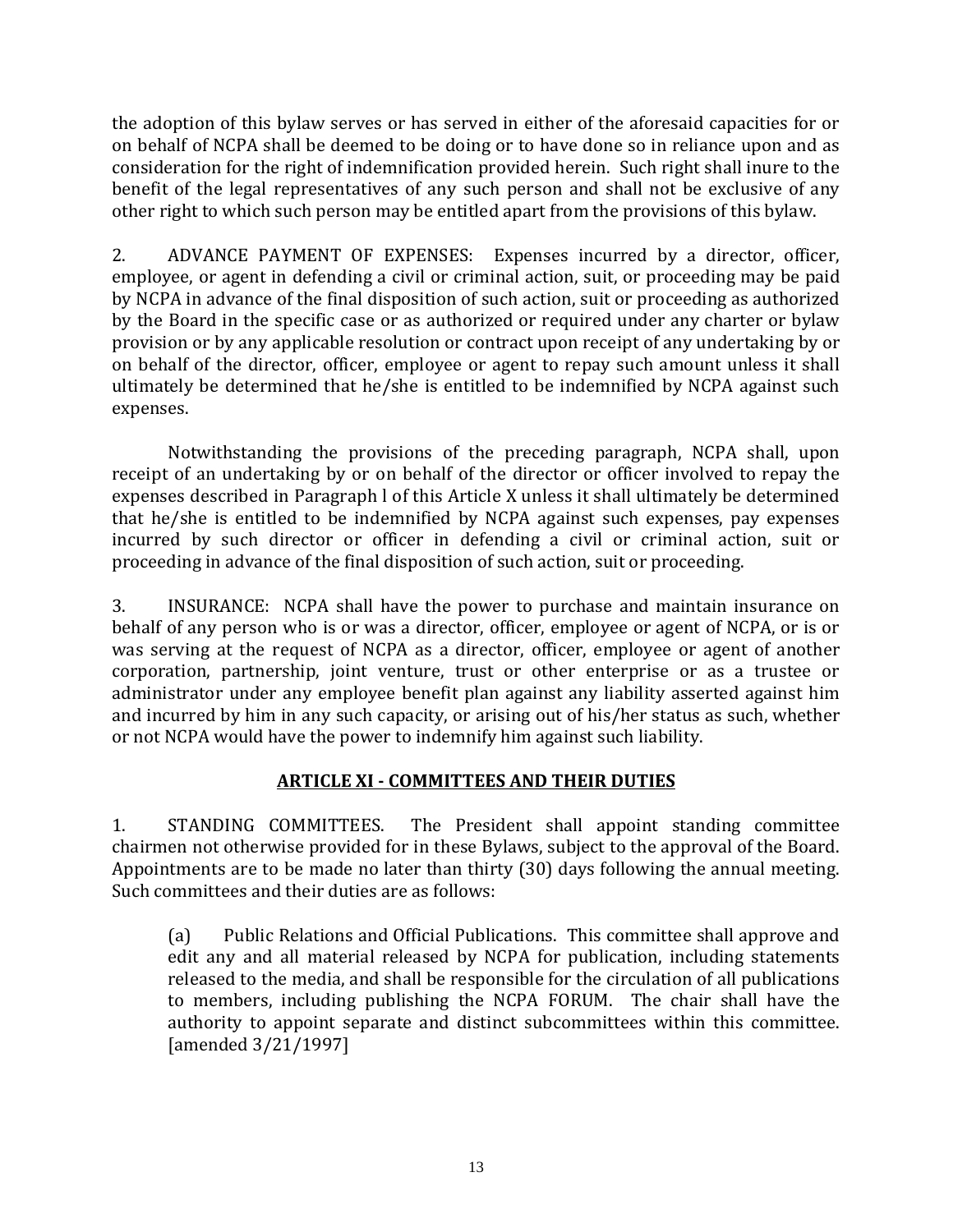(b) Student/School Relations. This committee shall keep a current record of paralegal training programs in the State and shall furnish material pertaining to NCPA and associate membership to all students enrolled in a paralegal training program.

(c) Education. This committee shall: (i) keep the membership informed on educational seminars offered from time to time by NALA, the paralegal institutes or other training programs; and (ii) prepare a comprehensive continuing education program for NCPA which meets the educational requirements of NALA. The chair shall have the authority to appoint these separate and distinct subcommittees within this committee, including, but not limited, to the following: [amended 3/21/1997]

(i) Annual Seminar Subcommittee. This subcommittee shall supervise, plan and present an educational seminar to be held in conjunction with the annual meeting of NCPA; [amended 4/1919/96, 3/21/1997]

(ii) Mid-Year Seminar Subcommittee. This subcommittee shall supervise, plan and present a practical skills educational seminar to be held in the fall of each year; [amended 4/10/1992, 4/19/1996, 3/21/1997]

(iii) Convention Coordinator. The Convention Coordinator shall: (i) obtain bids and negotiate with prospective sites and accommodations (the "Facility") sufficient to accommodate the annual meeting, annual seminar, mid-year seminar, and review course for the Certified Legal Assistant examination, and (ii) present to the Executive Committee a list of prospective Facilities for Board approval. The President shall have the specific authority to sign actual contracts with the approved Facility. Contracts should clearly state: (a) NCPA is not responsible for the non NCPA sponsored events, including, but not limited to cocktail parties, hospitality suites, banquets and coffee breaks; and (b) each sponsor shall make its own financial arrangements directly with the Facility regarding such non NCPA sponsored event. [amended 4/10/1992, 4/19/1996, 3/21/1997]

(iv) CLA Review Course Subcommittee. This subcommittee shall coordinate with the NALA Liaison the planning and presentation of a review course, (the "CLA Review Course") designed to aid individuals preparing to take the Certified Legal Assistant Examination. [amended 4/10/1992, 4/19/1996, 3/21/1997]

(d) Ethics. This committee will resolve any question of ethics presented to it.

(e) Finance. This committee shall prepare a proposed budget for the ensuing fiscal year and shall present the same to the Board prior to presentation for approval at the annual meeting of the membership.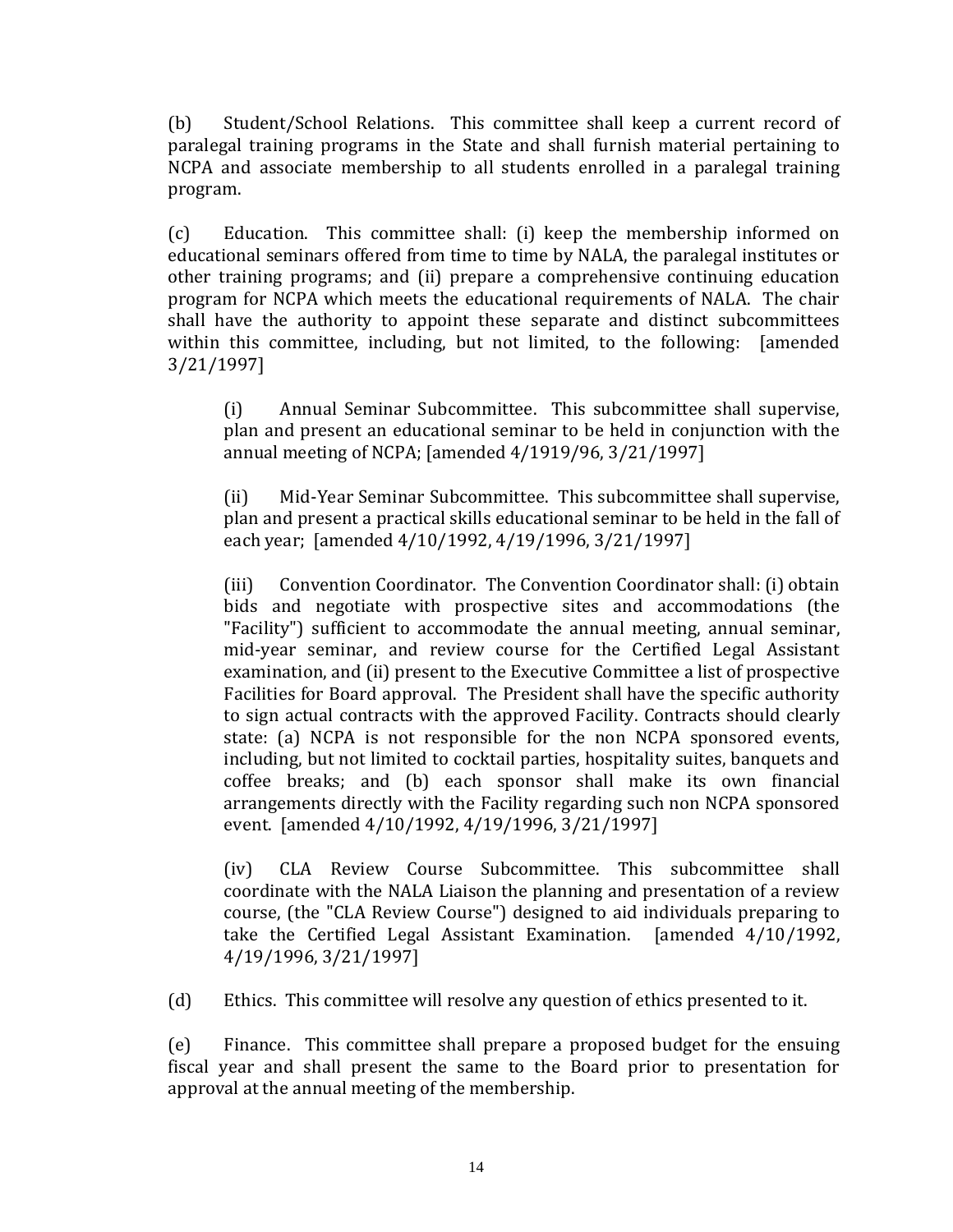(f) Membership. This committee shall be responsible for the recruitment of new members and for approving applications for membership. The committee shall keep the Secretary informed at all times with respect thereto.

(g) Bylaws and Standing Rules. The Parliamentarian shall chair this committee. This committee shall receive and consider proposed Bylaw amendments and present such amendments to the Board. This committee shall also review and consider Standing Rule amendments and present such amendments to the Board. This committee shall include at least one General Member and one member from the Board. [amended 3/21/1997]

(h) Nominations and Elections. The Committee shall be responsible for the call for candidates for office and nominations for district directorship to be returned on appropriate forms by the deadline date as determined by the Nominations and Elections Committee. [amended 3/20/1998]

(i) Recruitment Subcommittee. This subcommittee shall be responsible for soliciting interim and full-term officer and director candidates. [effective 3/20/1998]

(ii) Annual Meeting Elections Subcommittee. This subcommittee shall act as tellers during the annual meeting and will be responsible for counting votes. [effective 3/20/1998]

(i) Audit. This committee shall be composed of a past Treasurer and two (2) General Members whose purpose is to audit NCPA's books within thirty (30) days following the close of the fiscal year and prior to transfer of the accounts to the succeeding Treasurer.

(j) Job Bank. Shall assist paralegals in finding or transferring to other paralegal positions by maintaining a file of applicants' resumes and potential employers' job descriptions. Applicants' names and resumes shall remain confidential to the Job Bank Committee.

(k) Historian. Shall maintain a photographic and written history of the activities of NCPA.

(l) Patron and Sustaining Members. Shall assist the Second Vice President in obtaining Patron and Sustaining Members.

(m) Long Range Planning. Shall recommend to the President and to the Board appropriate activities for NCPA in the achievement of long range goals.

(n) Associations Network Committee (the "ANC"). This committee shall be composed of one delegate from each affiliated association member. The purpose of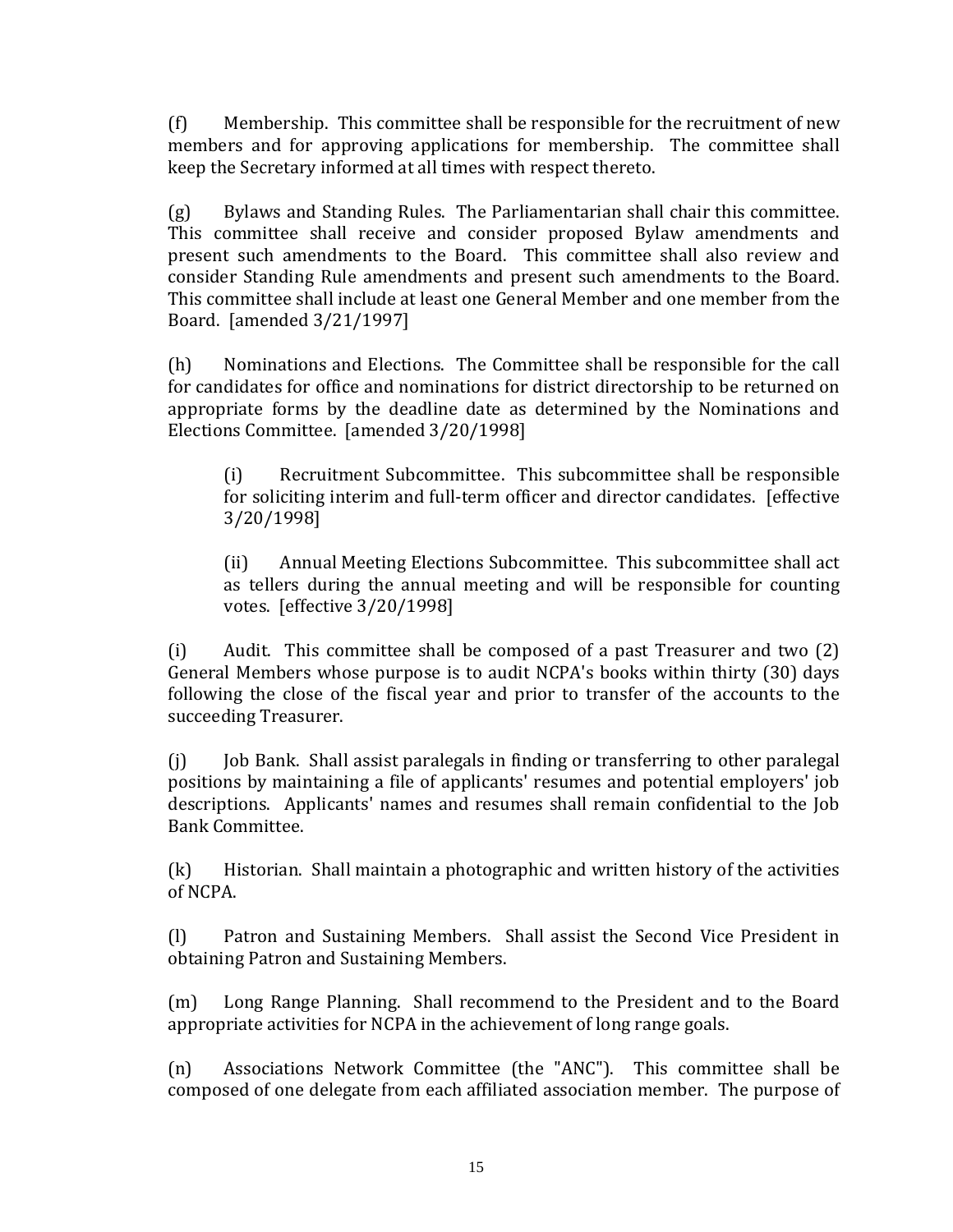the ANC shall be to offer the affiliated association members a forum within NCPA's structure in which to correlate issues and information relating to the affiliated association members and to facilitate communication between NCPA and the affiliated association members. [effective 3/15/1991]

(o) Survey Committee. It shall be the duty of this committee to annually prepare a survey of issues concerning the paralegal profession in North Carolina (the "Survey") and, upon the approval of the Board, distribute the Survey, receive the replies, tabulate the results and prepare an article about the Survey which shall be published, along with the Survey's results, in the NCPA FORUM. [effective 4/8/1994]

(p) Pro Bono Committee. This committee shall coordinate participation in community service projects. [effective 3/19/1999]

(q) Technology Committee. This committee shall update and maintain NCPA's website.

2. SPECIAL COMMITTEES. The President, with approval of the Board, may at any time form a special committee for such purposes as deemed necessary and in the best interest of NCPA.

3. MEMBERSHIP ON COMMITTEES. Membership on committees shall be voluntary or, if deemed necessary due to insufficient members having volunteered, by appointment of the President.

4. LIMIT OF COMMITTEE AUTHORITY AND ACTION. At no time shall a standing or special committee pre empt the stated authority and function of any officer or the Board of NCPA. No standing or special committee shall represent NCPA nor hold itself out as being vested with any authority without specific authorization of the Board. No such committees shall likewise incur any financial obligation nor contract for NCPA without prior specific authorization from the Board.

# **ARTICLE XII - STANDING RULES**

Unless otherwise provided for in these Bylaws, the Standing Rules adopted by the Board of NCPA shall be the guideline for rules and procedures of NCPA. The Standing Rules may be amended, when not in conflict with the Bylaws of NCPA, from time to time by affirmative vote of a simple majority of the current members of the Board present.

# **ARTICLE XIII - FISCAL YEAR**

The fiscal year of NCPA shall be from February 1 of each calendar year through January 31 of the succeeding calendar year.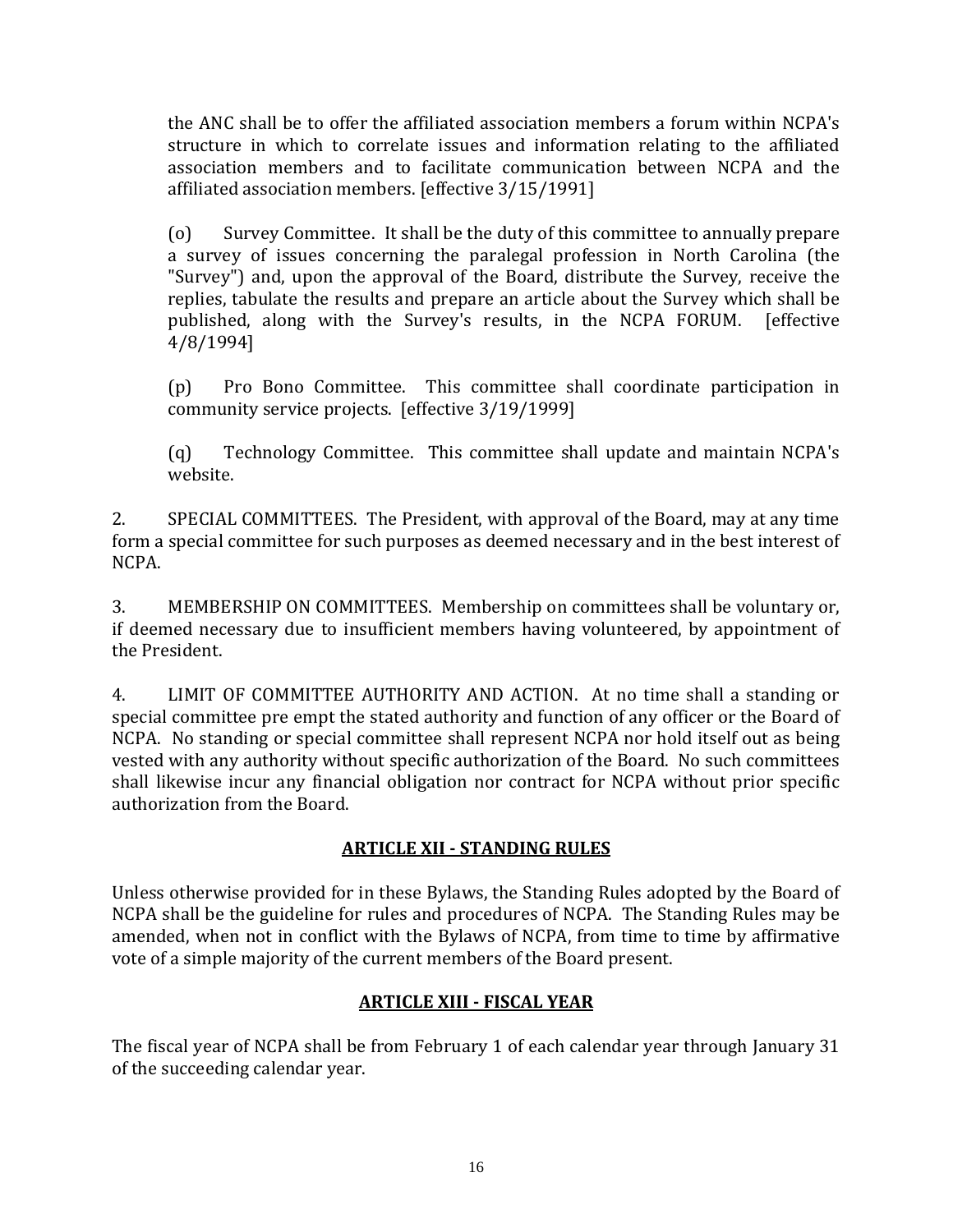#### **ARTICLE XIV - ORGANIZATIONAL DIVISION**

The Board, in performing its duties with respect to the management of NCPA, shall have the power and authority to establish sections or divisions for its members pursuant to such rules and regulations and qualifications as the Board may adopt, not inconsistent with the Bylaws.

## **ARTICLE XV - ACCOUNTING**

No member, director or officer of NCPA shall be required to account to NCPA for any profit indirectly or directly realized from or through any transaction or contract with NCPA by reason of his/her interest therein which shall have been approved or ratified by the Board.

#### **ARTICLE XVI - RETENTION OF AFFILIATION**

Affiliation with NALA is renewable each year by payment of an affiliation fee, together with a current membership roster. In the event of suspension of affiliation, NCPA may reaffiliate with NALA by submitting a new application with membership roster, Bylaws, sample of educational programs, petition, and current initial fee.

In addition to the renewal fee, NCPA must comply with required reports and requested procedures as outlined in these Bylaws.

The annual renewal fee is payable on October 1 and delinquent on November 1. Payment received after due date must be accompanied by a late fee penalty established by NALA.

#### **ARTICLE XVII - CODE OF ETHICS**

Every member of NCPA shall subscribe to and be bound by the Code of Ethics and Professional Responsibility of the NALA and any other code so adopted by the membership of NCPA. Violations of the Code shall be grounds for immediate cancellation of membership. A member's rights to appeal ethical charges and/or cancellation of membership is set forth in Article IV, Section 6 of these Bylaws.

#### **ARTICLE XVIII - AMENDMENTS TO BYLAWS**

Bylaw amendments (not in conflict with NALA Bylaws) may be adopted by two thirds (2/3) of membership present, in person or by proxy, at any annual or special meeting called for that purpose. The NALA Affiliated Associations Director must be advised of any amendments within sixty (60) days of passage. [amended 3/23/2001]

#### **ARTICLE XIX - DISSOLUTION**

Two thirds (2/3) of the voting membership present, in person or by proxy, shall be required to dissolve NCPA at any annual or special meeting called for that purpose. In the